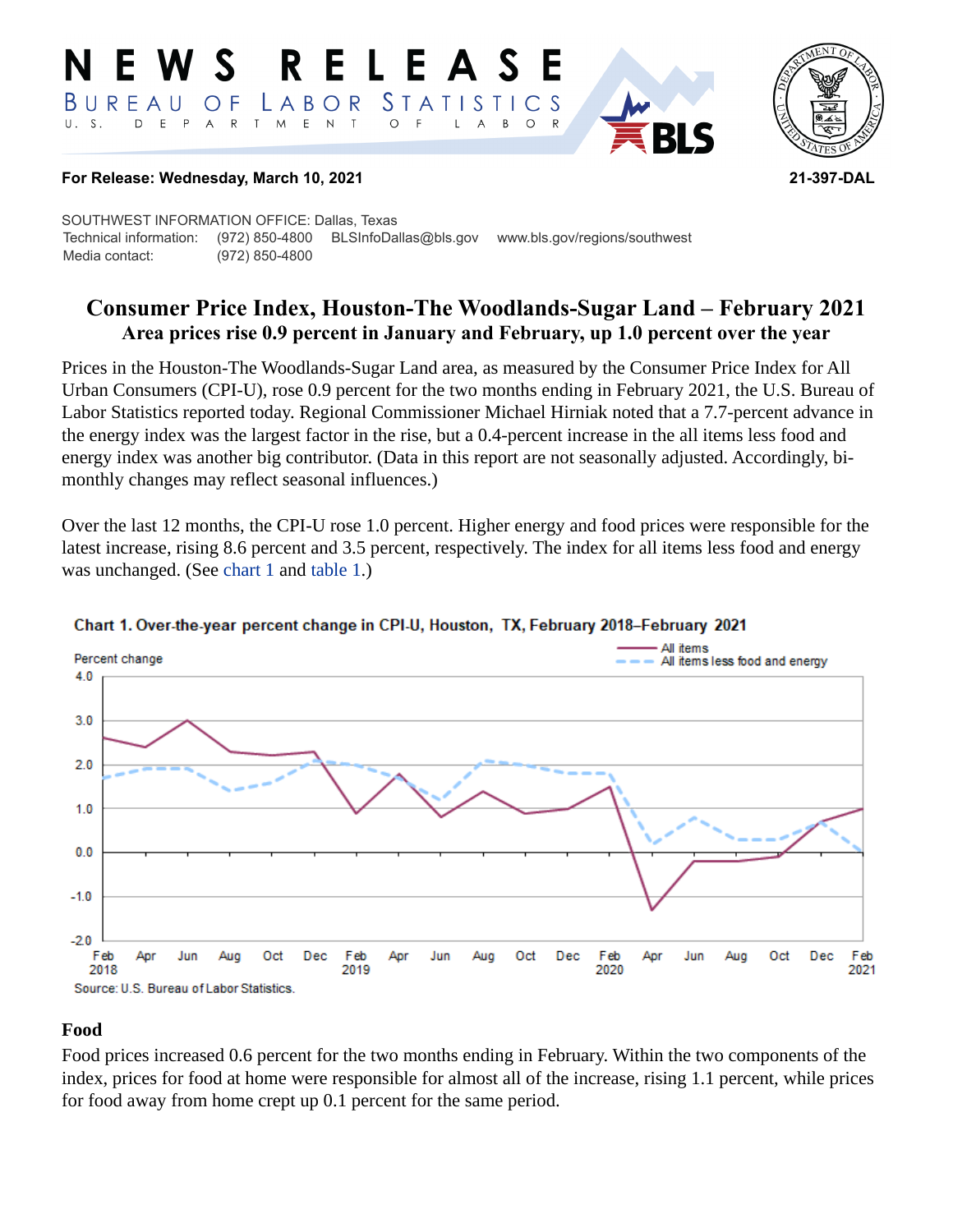During the 12 months ending in February 2021, the index for food rose 3.5 percent, the largest increase since an equal rise in February 2015. Prices for food away from home advanced 4.6 percent, the largest 12-month increase since April 2009. Prices for food at home (grocery store prices) increased 2.4 percent over the year.

## **Energy**

The energy index rose 7.7 percent for the two months ending in February, after rising 4.2 percent in the two months ending in December. The latest increase was mainly due to higher prices for gasoline (18.4 percent), but prices for natural gas service also rose (4.4 percent). Prices for electricity declined 1.0 percent during the two-month period.

From February 2020 to February 2021, the energy index increased 8.6 percent over the year, largely due to higher prices for electricity (19.7 percent). Prices paid for natural gas service also increased (6.5 percent), while prices for gasoline edged up (0.2 percent) during the past year.

## **All items less food and energy**

The index for all items less food and energy rose 0.4 percent in January and February, after declining 0.2 percent in November and December. The latest movement was fueled by higher prices for new vehicles (3.9 percent), recreation (1.5 percent), and apparel (2.2 percent). These increases were partially offset by lower prices for motor vehicle insurance (-8.1 percent) and household furnishings and operations (-1.4 percent).

Over the year, the index for all items less food and energy was unchanged. Increases to the index included higher prices for new and used motor vehicles (4.8 percent), owners' equivalent rent of residences (1.4 percent), and medical care (2.4 percent). Falling prices for apparel (-12.7 percent), motor vehicle insurance (-20.1 percent), and household furnishings and operations (-0.6 percent) helped balance out these increases.

**The April 2021 Consumer Price Index for the Houston-The Woodlands-Sugar Land area is scheduled to be released on May 12, 2021.**

# **Coronavirus (COVID-19) Impact on February 2021 Consumer Price Index Data**

Data collection by personal visit for the Consumer Price Index (CPI) program has been suspended since March 16, 2020. When possible, data normally collected by personal visit were collected either online or by phone. Additionally, data collection in February 2021 was affected by the temporary closing or limited operations of certain types of establishments. These factors resulted in an increase in the number of prices considered temporarily unavailable and imputed. While the CPI program attempted to collect as much data as possible, many indexes are based on smaller amounts of collected prices than usual, and a small number of indexes that are normally published were not published this month. Additional information is available at [www.bls.gov/covid19/effects-of-covid-19-pandemic-on-consumer-price-index.htm.](https://www.bls.gov/covid19/effects-of-covid-19-pandemic-on-consumer-price-index.htm)

## **Technical Note**

The Consumer Price Index (CPI) is a measure of the average change in prices over time in a fixed market basket of goods and services. The Bureau of Labor Statistics publishes CPIs for two population groups: (1) a CPI for All Urban Consumers (CPI-U) which covers approximately 93 percent of the total U.S. population and (2) a CPI for Urban Wage Earners and Clerical Workers (CPI-W) which covers approximately 29 percent of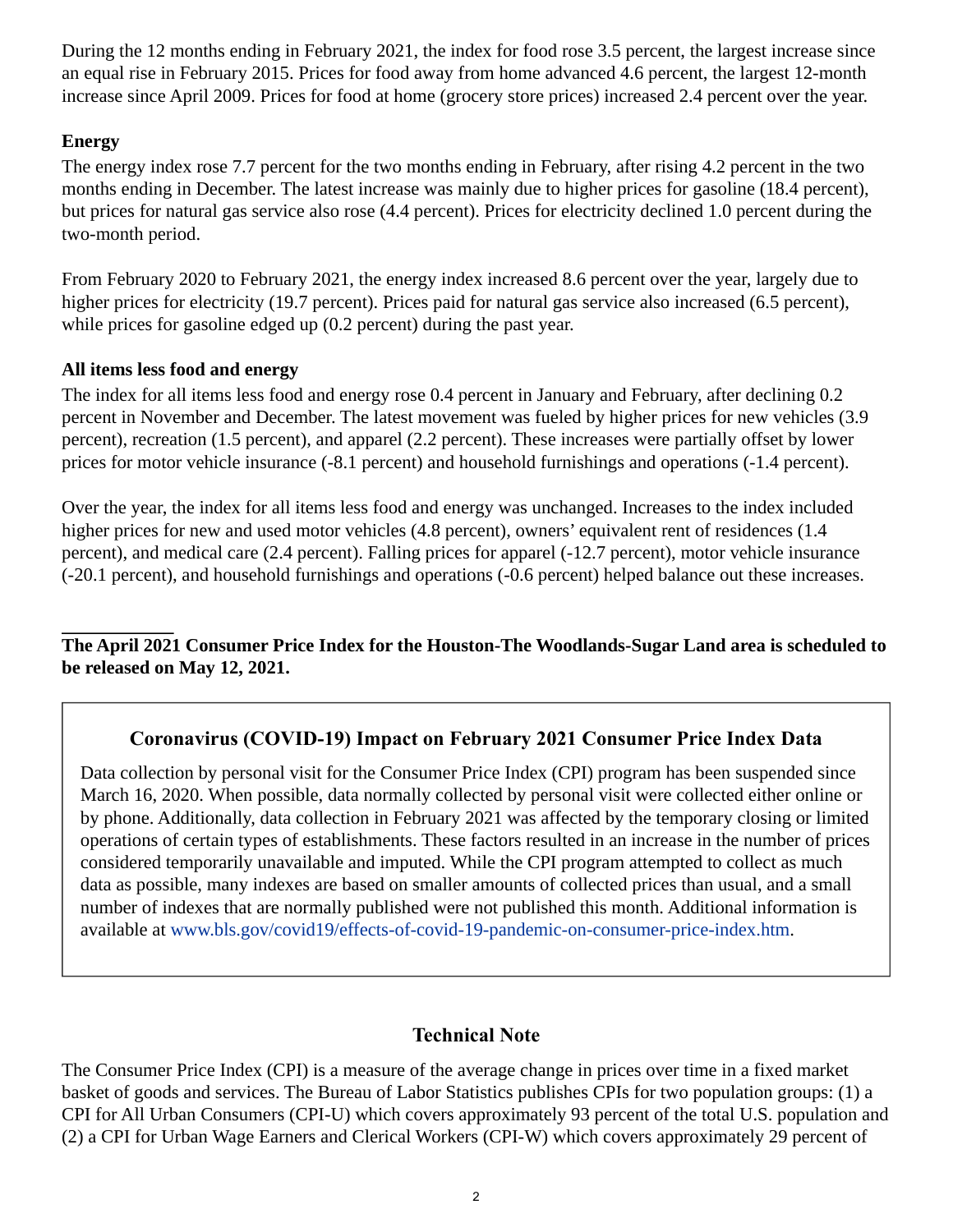the total U.S. population. The CPI-U includes, in addition to wage earners and clerical workers, groups such as professional, managerial, and technical workers, the self-employed, short-term workers, the unemployed, and retirees and others not in the labor force.

The CPI is based on prices of food, clothing, shelter, and fuels, transportation fares, charges for doctors' and dentists' services, drugs, and the other goods and services that people buy for day-to-day living. Each month, prices are collected in 75 urban areas across the country from about 6,000 housing units and approximately 22,000 retail establishments—department stores, supermarkets, hospitals, filling stations, and other types of stores and service establishments. All taxes directly associated with the purchase and use of items are included in the index.

The index measures price changes from a designated reference date; for most of the CPI-U the reference base is 1982-84 equals 100. An increase of 7 percent from the reference base, for example, is shown as 107.000. Alternatively, that relationship can also be expressed as the price of a base period market basket of goods and services rising from \$100 to \$107. For further details see the CPI home page on the internet at [www.bls.gov/](https://www.bls.gov/cpi) [cpi](https://www.bls.gov/cpi) and the CPI section of the BLS Handbook of Methods available on the internet at [www.bls.gov/opub/hom/](https://www.bls.gov/opub/hom/cpi/) [cpi/.](https://www.bls.gov/opub/hom/cpi/)

In calculating the index, price changes for the various items in each location are averaged together with weights that represent their importance in the spending of the appropriate population group. Local data are then combined to obtain a U.S. city average. Because the sample size of a local area is smaller, the local area index is subject to substantially more sampling and other measurement error than the national index. In addition, local indexes are not adjusted for seasonal influences. As a result, local area indexes show greater volatility than the national index, although their long-term trends are quite similar. NOTE: **Area indexes do not measure differences in the level of prices between cities; they only measure the average change in prices for each area since the base period.**

The **Houston-The Woodlands-Sugar Land, Texas, Core Based Statistical Area** includes the counties of Austin, Brazoria, Chambers, Fort Bend, Galveston, Harris, Liberty, Montgomery, and Waller.

Information in this release will be made available to sensory impaired individuals upon request. Voice phone: (202) 691-5200; Federal Relay Service: (800) 877-8339.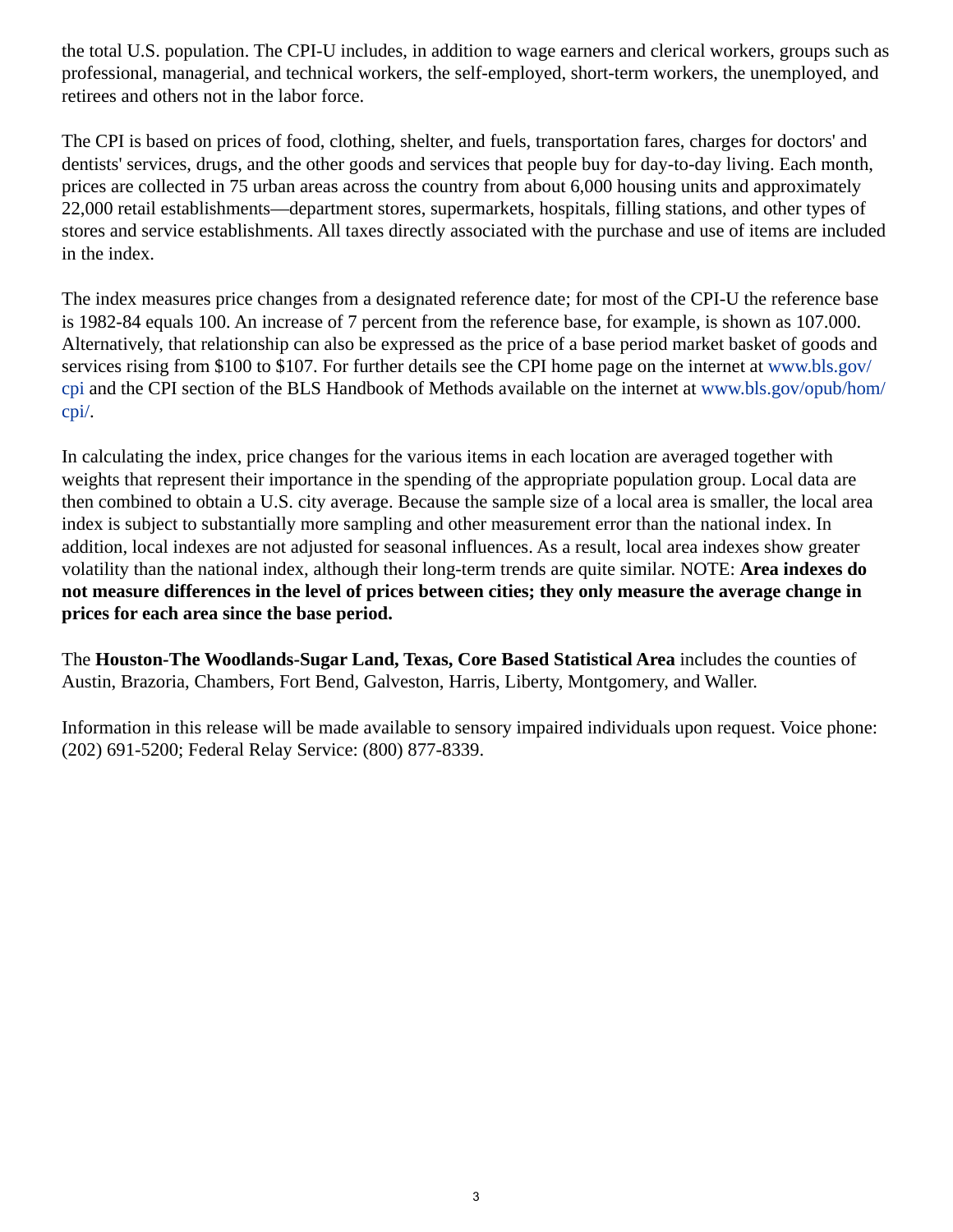#### <span id="page-3-0"></span>**Table 1. Consumer Price Index for All Urban Consumers (CPI-U): Indexes and percent changes for selected periods, Houston-The Woodlands-Sugar Land, TX, February 2021 (1982-84=100 unless otherwise noted)**

| Item and Group                               | Indexes      |              |              | Percent change from - |              |              |
|----------------------------------------------|--------------|--------------|--------------|-----------------------|--------------|--------------|
|                                              | Dec.<br>2020 | Jan.<br>2021 | Feb.<br>2021 | Feb.<br>2020          | Dec.<br>2020 | Jan.<br>2021 |
|                                              | 230.388      |              | 232.442      | 1.0                   | 0.9          |              |
|                                              | 738.938      |              | 745.525      |                       |              |              |
|                                              | 241.837      |              | 243.397      | 3.3                   | 0.6          |              |
|                                              | 242.249      |              | 243.716      | 35                    | 0.6          |              |
|                                              | 227.791      | 230.526      | 230.282      | 2.4                   | 1.1          | -0.1         |
| Cereals and bakery products                  | 269.976      |              | 271.327      | 1.6                   | 0.5          |              |
| Meats, poultry, fish, and eggs               | 248.009      |              | 253.681      | 3.2                   | 2.3          |              |
| Dairy and related products                   | 192.283      |              | 174.172      | $-0.2$                | -9.4         |              |
| Fruits and vegetables                        | 277.776      |              | 295.368      | 3.3                   | 6.3          |              |
| Nonalcoholic beverages and beverage          | 271.601      |              | 278.217      | 4.3                   | 2.4          |              |
|                                              | 203.156      |              | 202.651      | 1.3                   | $-0.2$       |              |
|                                              | 252.979      |              | 253.276      | 4.6                   | 0.1          |              |
|                                              | 224.234      |              | 226.847      | 1.4                   | 1.2          |              |
|                                              | 231.835      |              | 231.542      | 2.1                   | -0.1         |              |
|                                              | 273.601      | 273.715      | 273.853      | 0.8                   | 0.1          | 0.1          |
|                                              | 270.346      | 270.643      | 270.111      | 1.1                   | $-0.1$       | $-0.2$       |
| Owners' equivalent rent of residences(2)     | 256.605      | 256.270      | 256.192      | 1.4                   | $-0.2$       | 0.0          |
| Owners' equivalent rent of primary           | 256.605      | 256.270      | 256.192      | 1.4                   | $-0.2$       | 0.0          |
|                                              | 198.476      |              | 197.867      | 16.2                  | $-0.3$       |              |
|                                              | 172.125      | 166.363      | 171.745      | 17.6                  | $-0.2$       | 3.2          |
|                                              | 169.732      | 163.938      | 169.195      | 17.8                  | $-0.3$       | 3.2          |
|                                              | 173.854      | 167.067      | 172.155      | 19.7                  | $-1.0$       | 3.0          |
| Utility (piped) gas service                  | 132.496      | 132.636      | 138.361      | 6.5                   | 4.4          | 4.3          |
| Household furnishings and operations         | 140.579      |              | 138.681      | $-0.6$                | -1.4         |              |
|                                              | 163.314      |              | 166.961      | $-12.7$               | 2.2          |              |
|                                              | 172.247      |              | 178.642      | $-1.6$                | 3.7          |              |
|                                              | 172.851      |              | 180.664      | 0.3                   | 45           |              |
| New and used motor vehicles(3)               | 88.611       |              | 90.930       | 4.8                   | 2.6          |              |
|                                              | 164.903      |              | 171.396      |                       | 3.9          |              |
|                                              | 247.122      |              |              | 4.9                   |              |              |
| Used cars and trucks(1)                      |              |              | 246.337      | 9.8                   | $-0.3$       |              |
|                                              | 161.195      | 177.560      | 190.741      | 0.0                   | 18.3         | 7.4          |
|                                              | 161.089      | 177.529      | 190.700      | 0.2                   | 18.4         | 7.4          |
| Gasoline, unleaded regular(4)                | 160.794      | 178.077      | 191.765      | 0.4                   | 19.3         | 7.7          |
| Gasoline, unleaded midgrade(4)(5)            | 184.707      | 200.156      | 215.137      | 1.9                   | 16.5         | 7.5          |
| Gasoline, unleaded premium(4)                | 194.864      | 206.623      | 217.248      | $-1.6$                | 11.5         | 5.1          |
| Motor vehicle insurance(1)                   | 655.517      |              | 602.649      | $-20.1$               | -8.1         |              |
|                                              | 533.393      |              | 535.541      | 2.4                   | 0.4          |              |
|                                              | 110.152      |              | 111.846      | 2.7                   | 1.5          |              |
| Education and communication(3)               | 120.049      |              | 120.626      | -0.5                  | 0.5          |              |
| Tuition, other school fees, and childcare(1) | 1,258.795    |              | 1,270.204    | 2.0                   | 0.9          |              |
|                                              | 416.395      |              | 423.974      | 15                    | 1.8          |              |
| Commodity and service group                  | 171.814      |              | 175.816      | 0.8                   | 2.3          |              |
| Commodities less food and beverages          | 139.656      |              | 144.319      | $-0.6$                | 3.3          |              |
| Nondurables less food and beverages          | 175.486      |              | 184.824      | $-5.6$                | 5.3          |              |
|                                              | 101.814      |              | 103.480      | 4.3                   | 1.6          |              |
|                                              | 290.327      |              | 290.407      | 1.1                   | 0.0          |              |
| Special aggregate indexes                    |              |              |              |                       |              |              |
|                                              | 214.141      |              | 216.908      | 1.1                   | 1.3          |              |
|                                              | 216.166      |              | 218.188      | 0.9                   | 0.9          |              |
|                                              | 142.413      |              | 147.042      | $-0.5$                | 3.3          |              |